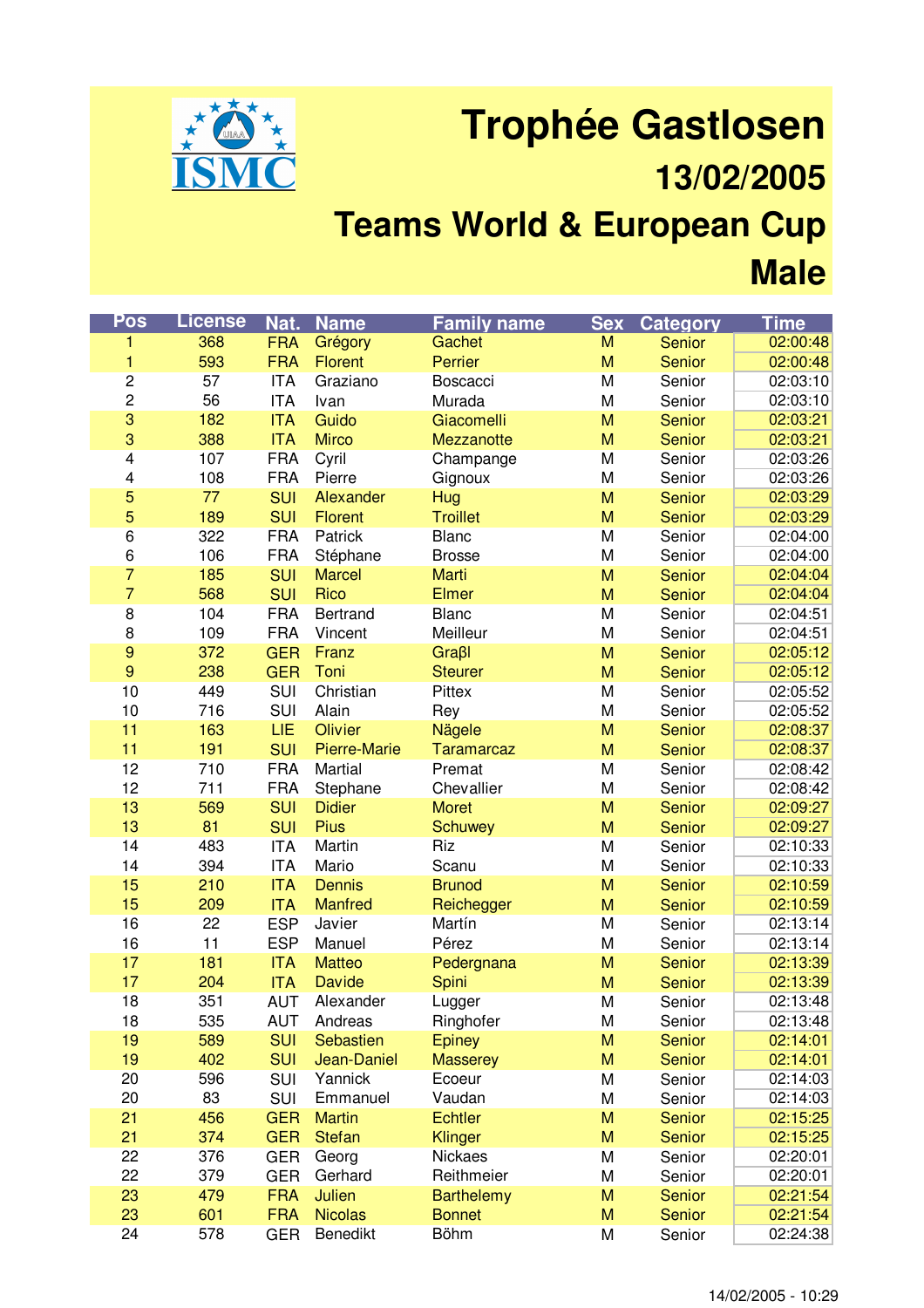| Pos | License | Nat.       | <b>Name</b> | <b>Family name</b> | <b>Sex</b> | <b>Category</b> | <b>Time</b> |
|-----|---------|------------|-------------|--------------------|------------|-----------------|-------------|
| 24  | 457     | <b>GER</b> | Jörg        | Rauschenberger     | М          | Senior          | 02:24:38    |
| 25  | 45      | <b>AND</b> | Toni        | Casals             | M          | Senior          | 02:25:46    |
| 25  | 482     | <b>AND</b> | Joan        | Vilana             | M          | Senior          | 02:25:46    |
| 26  | 44      | AND.       | Xavier      | Capdevila          | M          | Senior          | 02:29:32    |
| 26  | 693     | AND.       | Xavier      | Comas              | М          | Senior          | 02:29:32    |
| 27  | 692     | <b>GER</b> | Konrad      | <b>Lex</b>         | M          | Senior          | 02:31:44    |
| 27  | 377     | <b>GER</b> | Daniel      | <b>Pickl</b>       | M          | Senior          | 02:31:44    |
| 28  | 468     | <b>POL</b> | Jan         | Karpiel            | M          | Senior          | 02:40:13    |
| 28  | 414     | <b>POL</b> | Maciej      | Ziarko             | М          | Senior          | 02:40:13    |
| 29  | 304     | <b>ESP</b> | Germán      | Cerezo Alonso      | M          | Senior          | 03:11:36    |
| 29  | 645     | <b>ESP</b> | Agustí      | Roc Amador         | М          | Senior          | 03:11:36    |